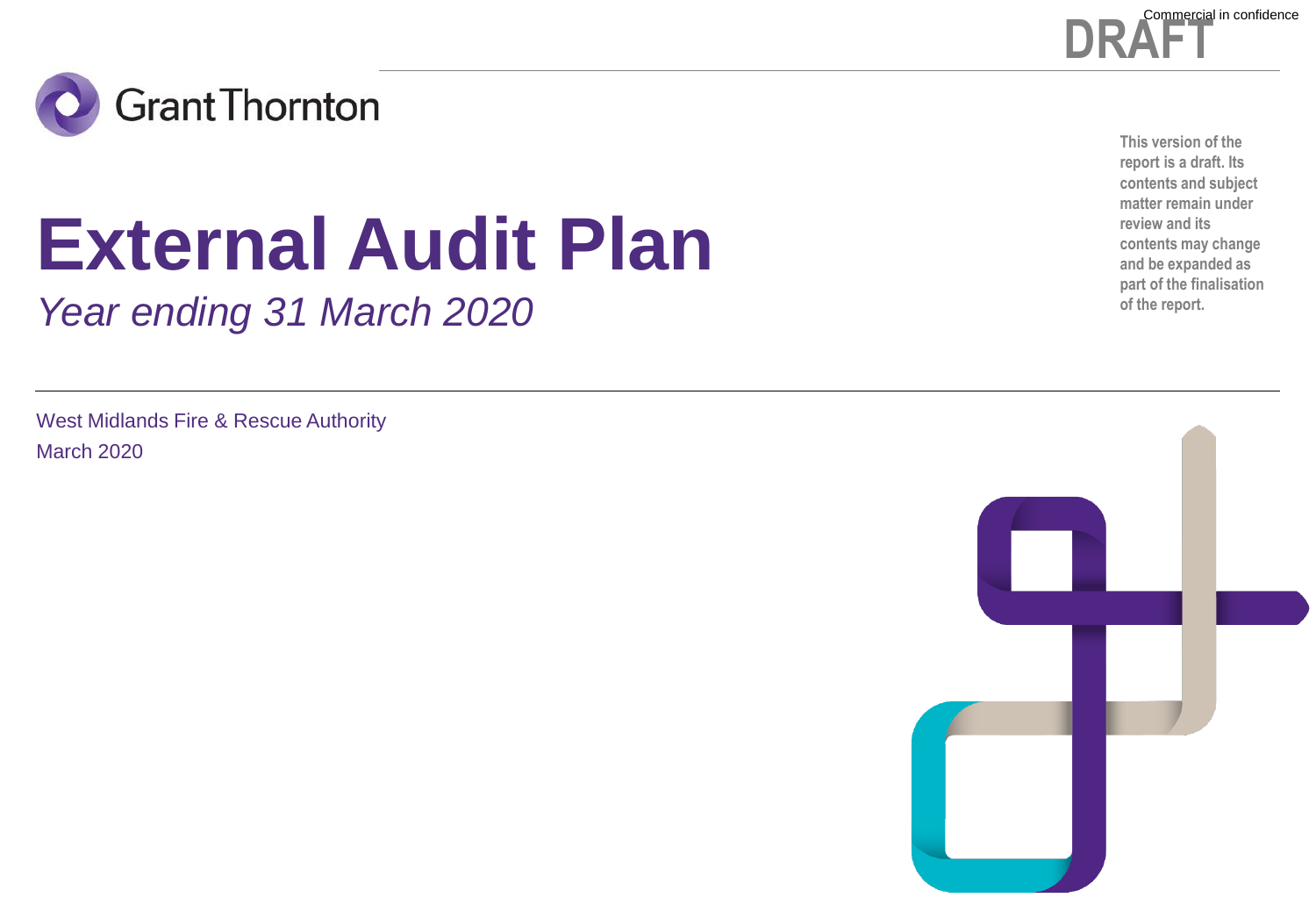

### **Contents**

| <b>Section</b> |                                         | Page |
|----------------|-----------------------------------------|------|
| -1.            | Introduction & headlines                | 3    |
| 2.             | Key matters impacting our audit         | 4    |
| 3.             | Significant risks identified            | 5    |
| 4.             | Other Risk identified                   | 8    |
| 5.             | Other matters                           | 9    |
| 6.             | Materiality                             | 10   |
| 7.             | Value for Money arrangements            | 11   |
| 8.             | Audit logistics & team                  | 12   |
| 9.             | Audit fees                              | 13   |
| 10.            | Audit fee variations - Further analysis | 14   |
| 11.            | Independence & non-audit services       | 15   |

**Javed Akhtar**

**Your key Grant Thornton team members are:**

Richard Percival **Engagement Lead** T: 0121 232 5434 E: richard.d.percival@uk.gt.com

**Audit Manager** T: 0121 232 5340 E: javed.akthtar@uk.gt.com

#### **Kiran Hussain**

**Assistant Manager** T: 0121 232 5107 E: kiran.hussain@uk.gt.com The contents of this report relate only to the matters which have come to our attention, which we believe need to be reported to you as part of our audit planning process. It is not a comprehensive record of all the relevant matters, which may be subject to change, and in particular we cannot be held responsible to you for reporting all of the risks which may affect the Authority or all weaknesses in your internal controls. This report has been prepared solely for your benefit and should not be quoted in whole or in part without our prior written consent. We do not accept any responsibility for any loss occasioned to any third party acting, or refraining from acting on the basis of the content of this report, as this report was not prepared for, nor intended for, any other purpose.

Grant Thornton UK LLP is a limited liability partnership registered in England and Wales: No.OC307742. Registered office: 30 Finsbury Square, London, EC2A 1AG. A list of members is available from our registered office. Grant Thornton UK LLP is authorised and regulated by the Financial Conduct Authority. Grant Thornton UK LLP is a member firm of Grant Thornton International Ltd (GTIL). GTIL and the member firms are not a worldwide partnership. Services are delivered by the member firms. GTIL and its member firms are not agents of, and do not obligate, one another and are not liable for one another's acts or omissions.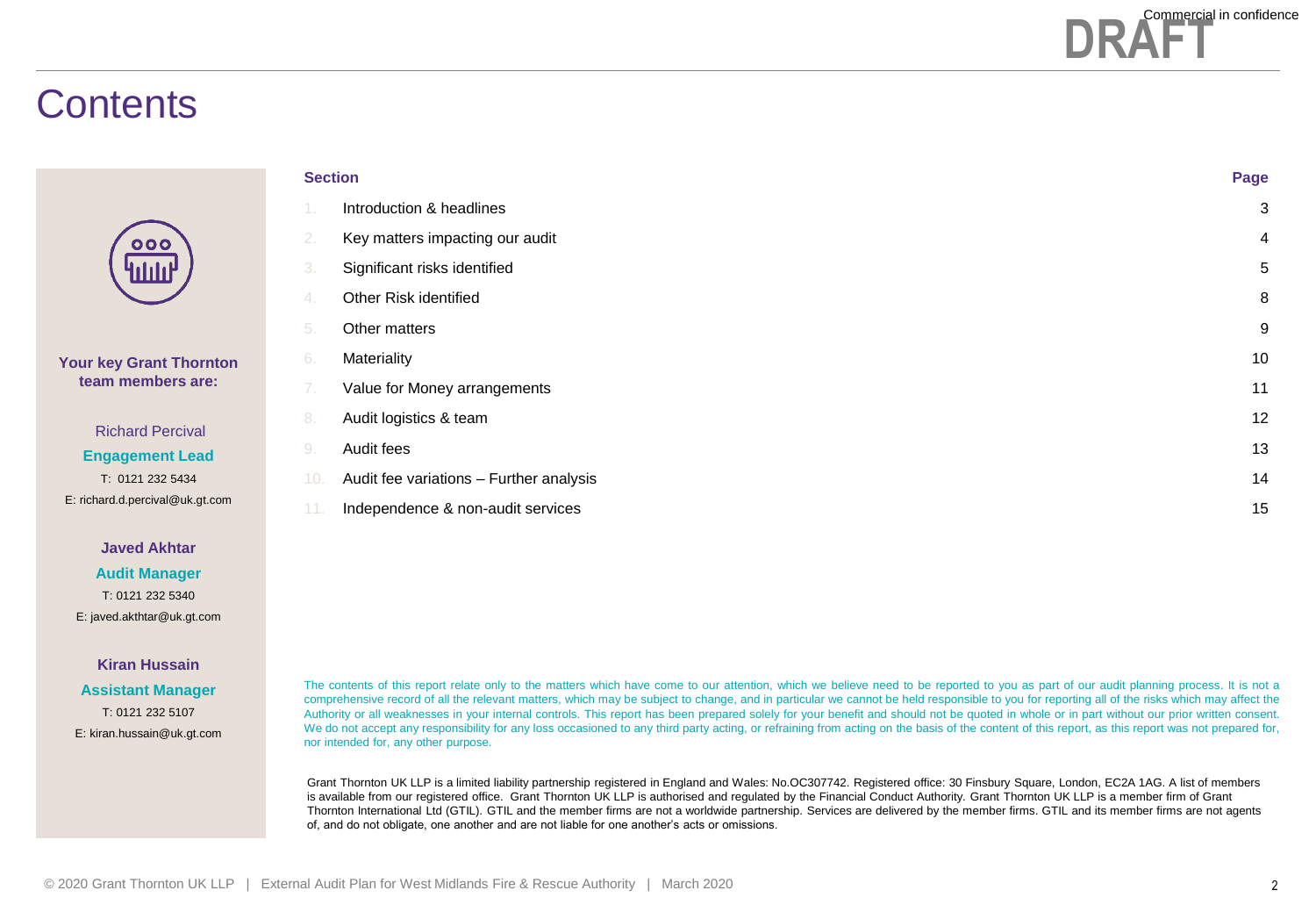### 1. Introduction & headlines **Purpose**

This document provides an overview of the planned scope and timing of the statutory audit of West Midlands Fire & Rescue Authority ('the Authority') for those charged with governance.

#### **Respective responsibilities**

The National Audit Office ('the NAO') has issued a document entitled Code of Audit Practice ('the Code'). This summarises where the responsibilities of auditors begin and end and what is expected from the audited body. Our respective responsibilities are also set out in the Terms of Appointment and Statement of Responsibilities issued by Public Sector Audit Appointments (PSAA), the body responsible for appointing us as auditor of West Midlands Fire & Rescue Authority. We draw your attention to both of these documents on the PSAA [website](https://www.psaa.co.uk/)*.*

#### **Scope of our audit**

The scope of our audit is set in accordance with the Code and International Standards on Auditing (ISAs) (UK). We are responsible for forming and expressing an opinion on the :

- Authority's financial statements that have been prepared by management with the oversight of those charged with governance (the Audit & Risk Committee); and
- Value for Money arrangements in place at the Authority for securing economy, efficiency and effectiveness in your use of resources.

The audit of the financial statements does not relieve management or the Audit & Risk Committee of your responsibilities. It is the responsibility of the Authority to ensure that proper arrangements are in place for the conduct of its business, and that public money is safeguarded and properly accounted for. We have considered how the Authority is fulfilling these responsibilities.

Our audit approach is based on a thorough understanding of the Authority's business and is risk based.

| <b>Significant risks</b>               | Those risks requiring special audit consideration and procedures to address the likelihood of a material financial statement error have been identified as:                                                                                                                                                                                                                       |  |  |
|----------------------------------------|-----------------------------------------------------------------------------------------------------------------------------------------------------------------------------------------------------------------------------------------------------------------------------------------------------------------------------------------------------------------------------------|--|--|
|                                        | Revenue cycle includes fraudulent transactions<br>$\bullet$                                                                                                                                                                                                                                                                                                                       |  |  |
|                                        | Management Override of controls                                                                                                                                                                                                                                                                                                                                                   |  |  |
|                                        | Valuation of net pension fund liability                                                                                                                                                                                                                                                                                                                                           |  |  |
|                                        | Valuation of land and buildings<br>$\bullet$                                                                                                                                                                                                                                                                                                                                      |  |  |
|                                        | We will communicate significant findings on these areas as well as any other significant matters arising from the audit to you in our Audit Findings (ISA 260)<br>Report.                                                                                                                                                                                                         |  |  |
| <b>Materiality</b>                     | We have determined planning materiality to be £2.40m (PY £2.49m) for the Authority, which equates to 2% of your prior year adjusted gross expenditure for<br>the year.                                                                                                                                                                                                            |  |  |
|                                        | We design our procedures to detect errors in specific accounts at a lower level of precision which we have determined to be £25k for senior officers'<br>remuneration disclosures.                                                                                                                                                                                                |  |  |
|                                        | We are obliged to report uncorrected omissions or misstatements other than those which are 'clearly trivial' to those charged with governance. Clearly trivial<br>has been set at £120k (PY £124k).                                                                                                                                                                               |  |  |
| <b>Value for Money</b><br>arrangements | Given the uncertainty over future funding arrangements there is a residual VFM risk in respect of planning finances effectively to support the sustainable delivery<br>of strategic priorities and maintain statutory functions. We will continue our review of your arrangements, including reviewing your Annual Governance<br>Statement, before we issue our auditor's report. |  |  |
| <b>Audit logistics</b>                 | Our interim visit took place in January and February and our final visit will take place in May/June. Our key deliverables are this Audit Plan and our Audit<br>Findings Report. Our audit approach is detailed in Appendix A.                                                                                                                                                    |  |  |
|                                        | Our fee for the audit will be £35,500 (PY: £33,750) for the Authority, subject to the Authority meeting our requirements set out on page 13.                                                                                                                                                                                                                                      |  |  |
| Independence                           | We have complied with the Financial Reporting Council's Ethical Standard and we as a firm, and each covered person, confirm that we are independent and are<br>able to express an objective opinion on the financial statements                                                                                                                                                   |  |  |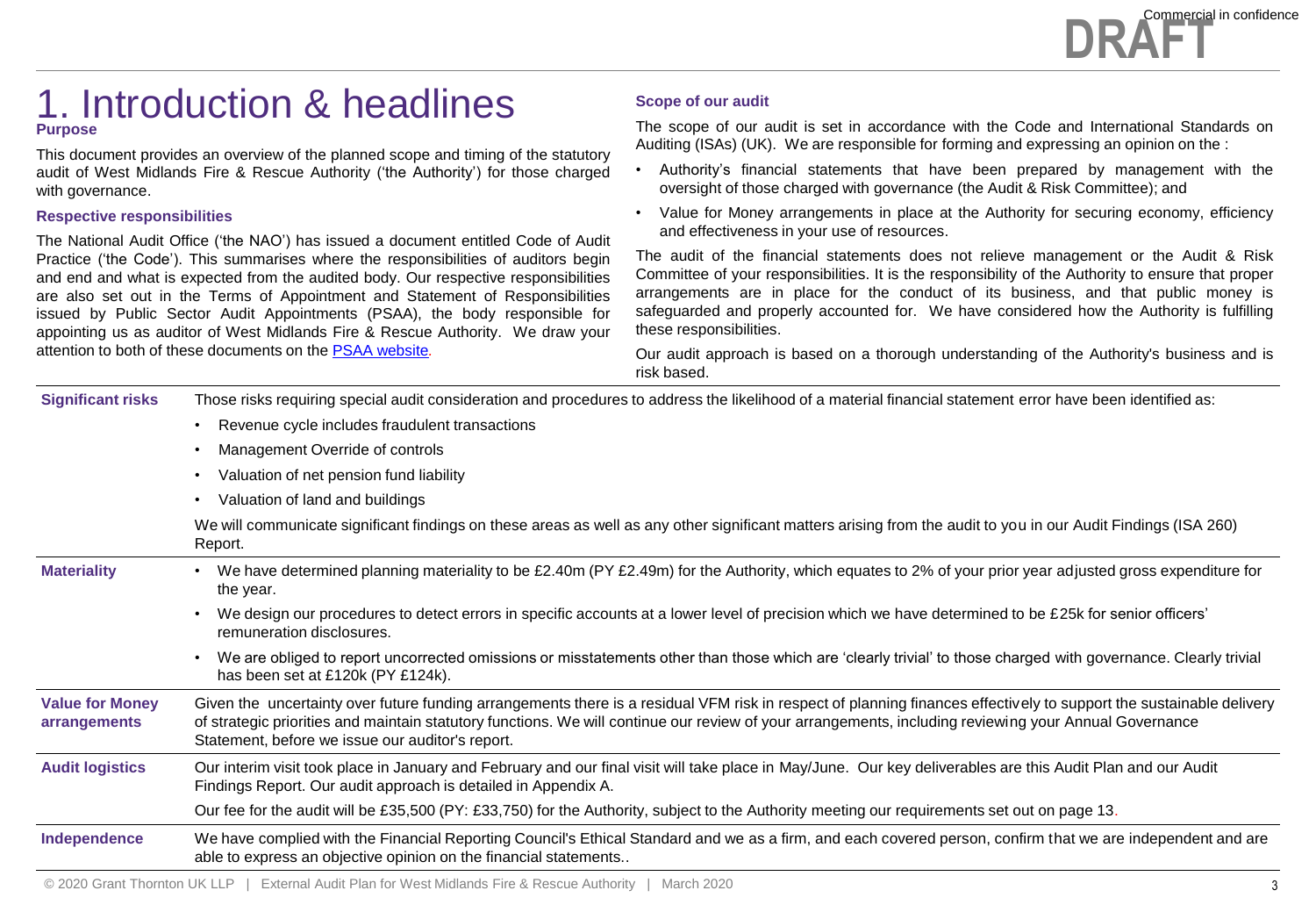# 2. Key matters impacting our audit

#### **Factors**

#### **The wider economy and political uncertainty**

Local Government funding continues to be stretched with increasing cost pressures and demand from residents.

The Authority is currently forecasting that it will deliver its planned budget position for 2019/20 and has a set a balanced budget for 2020/21.

. a 'transition period' to 31 December 2020 means that In January 2020 the UK government and the EU ratified the Withdrawal Agreement and the UK's membership of the EU formally ceased on 31 January. The existence of there will be little practical change for the Authority until at least 2021. However, the nature of the future relationship between the UK and the EU is still to be determined and considerable uncertainty persists. The Authority will need to ensure that it is prepared for all outcomes, including those with any impact on contracts, on service delivery and on its support for local people and businesses.

#### **Financial reporting and audit – raising the bar**

The Financial Reporting Council (FRC) has set out its expectation of improved financial reporting from organisations and the need for auditors to demonstrate increased scepticism and challenge, and to undertake more robust testing as detailed in Appendix 1.

Our work in 2018/19 has highlighted areas where local government financial reporting, in particular, property, plant and equipment and pensions, needs to be improved, with a corresponding increase in audit procedures. We have also identified an increase in the complexity of local government financial transactions which require greater audit scrutiny.

#### **Financial Statements**

We have commenced our detailed planning for 2019/20 and have started the process of meeting with your Executive team. We have started initial discussion around key risk areas including and disclosure requirements around IFRS 16.

We will consider your arrangements for managing and reporting your financial resources as part of our work in reaching our Value for Money conclusion.

#### **Our response**

As a firm, we are absolutely committed to meeting the expectations of the FRC with regard to audit quality and local government financial reporting. Our proposed work and fee, as set further in our Audi Plan, has been agreed with the Strategic Enabler of Finance and Resources and is subject to PSAA agreement.

We continue to liaise with your finance team on a regular basis in order to ensure key risks areas are kept under appropriate consideration.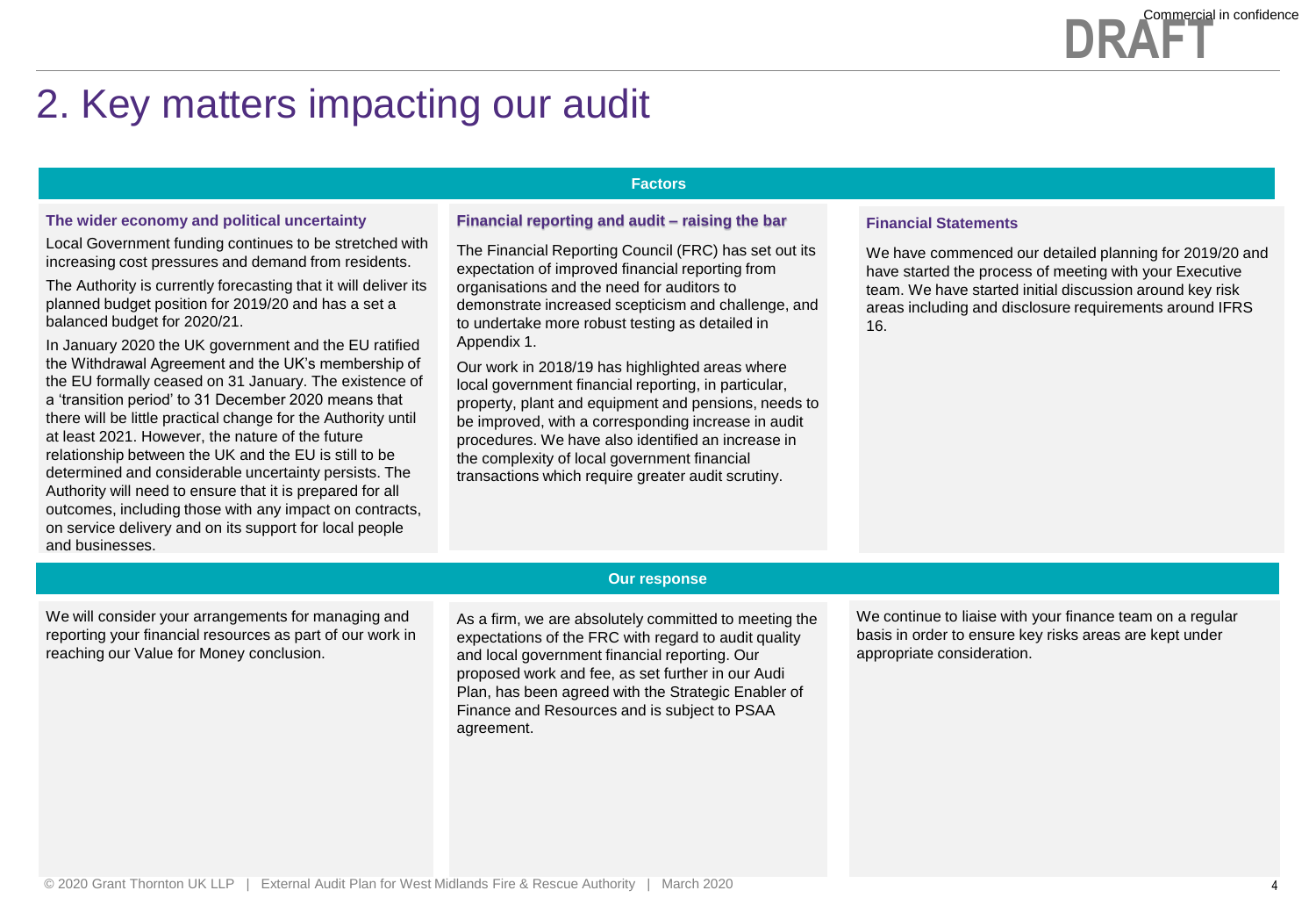### 3. Significant risks identified

Significant risks are defined by ISAs (UK) as risks that, in the judgement of the auditor, require special audit consideration. In identifying risks, audit teams consider the nature of the risk, the potential magnitude of misstatement, and its likelihood. Significant risks are those risks that have a higher risk of material misstatement.

| <b>Risk</b>                                                      | <b>Reason for risk identification</b>                                                                                                                                                                                                                               | Key aspects of our proposed response to the risk                                                                                                                                      |  |
|------------------------------------------------------------------|---------------------------------------------------------------------------------------------------------------------------------------------------------------------------------------------------------------------------------------------------------------------|---------------------------------------------------------------------------------------------------------------------------------------------------------------------------------------|--|
| The revenue cycle includes<br>fraudulent transactions (Rebutted) | Under ISA (UK) 240 there is a rebuttable presumed risk that revenue may be Therefore we do not consider this to be a significant risk for<br>misstated due to the improper recognition of revenue.                                                                  | West Midlands Fire & Rescue Authority.                                                                                                                                                |  |
|                                                                  | This presumption can be rebutted if the auditor concludes that there is no risk of<br>material misstatement due to fraud relating to revenue recognition.                                                                                                           |                                                                                                                                                                                       |  |
|                                                                  | Having considered the risk factors set out in ISA240 and the nature of the<br>revenue streams at the Authority, we have determined that the risk of fraud<br>arising from revenue recognition can be rebutted, because:                                             |                                                                                                                                                                                       |  |
|                                                                  | • there is little incentive to manipulate revenue recognition                                                                                                                                                                                                       |                                                                                                                                                                                       |  |
|                                                                  | • opportunities to manipulate revenue recognition are very limited                                                                                                                                                                                                  |                                                                                                                                                                                       |  |
|                                                                  | the culture and ethical frameworks of local authorities, including West<br>Midlands Fire and Rescue Authority, mean that all forms of fraud are seen<br>as unacceptable                                                                                             |                                                                                                                                                                                       |  |
|                                                                  |                                                                                                                                                                                                                                                                     |                                                                                                                                                                                       |  |
| <b>Management over-ride of controls</b>                          | Under ISA (UK) 240 there is a non-rebuttable presumed risk that the risk of<br>management over-ride of controls is present in all entities.                                                                                                                         | We will:                                                                                                                                                                              |  |
|                                                                  | We therefore identified management override of control, in particular journals,<br>management estimates and transactions outside the course of business as a<br>significant risk, which was one of the most significant assessed risks of material<br>misstatement. | evaluate the design effectiveness of management<br>controls over journals                                                                                                             |  |
|                                                                  |                                                                                                                                                                                                                                                                     | analyse the journals listing and determine the criteria for<br>selecting high risk unusual journals                                                                                   |  |
|                                                                  |                                                                                                                                                                                                                                                                     | test unusual journals recorded during the year and after<br>the draft accounts stage for appropriateness and<br>corroboration                                                         |  |
|                                                                  |                                                                                                                                                                                                                                                                     | gain an understanding of the accounting estimates and<br>critical judgements applied made by management and<br>consider their reasonableness with regard to<br>corroborative evidence |  |
|                                                                  |                                                                                                                                                                                                                                                                     | evaluate the rationale for any changes in accounting<br>policies, estimates or significant unusual transactions.                                                                      |  |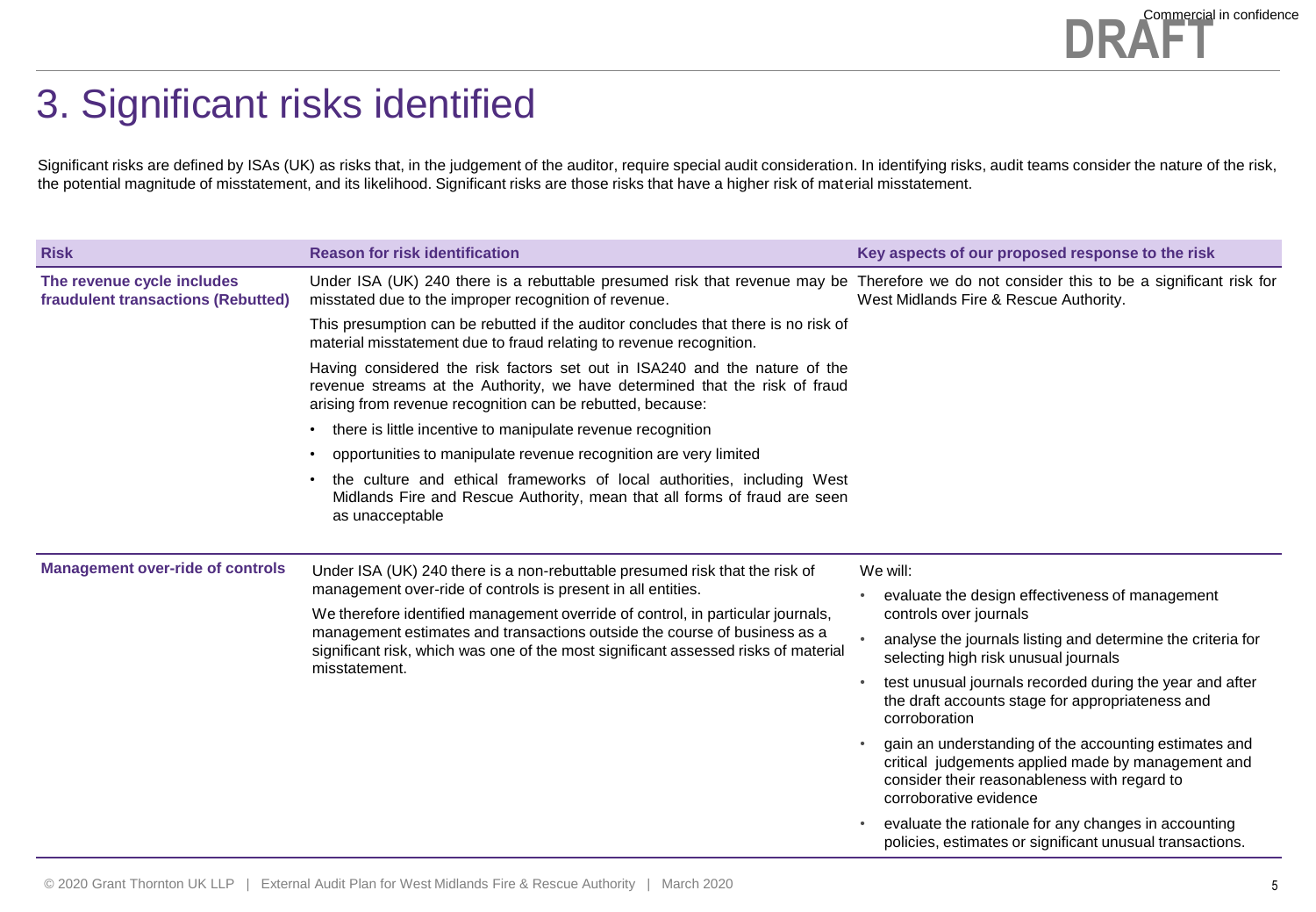### **DRAFT** Commercial in confidence

# 3. Significant risks identified

| <b>Risk</b>                          | <b>Reason for risk identification</b>                                                                                                                                                                                                | Key aspects of our proposed response to the risk                                                                                                                                                                                                                                                            |  |
|--------------------------------------|--------------------------------------------------------------------------------------------------------------------------------------------------------------------------------------------------------------------------------------|-------------------------------------------------------------------------------------------------------------------------------------------------------------------------------------------------------------------------------------------------------------------------------------------------------------|--|
| <b>Valuation of</b>                  | The Authority's pension fund net liability, as reflected in its balance sheet as the<br>net defined benefit liability, represents a significant estimate in the financial<br>statements.                                             | We will:                                                                                                                                                                                                                                                                                                    |  |
| the pension<br>fund net<br>liability |                                                                                                                                                                                                                                      | update our understanding of the processes and controls put in place by<br>management to ensure that the Authority's pension fund net liability is not<br>materially misstated and evaluate the design of the associated controls;                                                                           |  |
|                                      | The pension fund net liability is considered a significant estimate due to the size<br>of the numbers involved (£1.8 billion in the Authority's balance sheet) and the<br>sensitivity of the estimate to changes in key assumptions. | evaluate the instructions issued by management to their management expert<br>(an actuary) for this estimate and the scope of the actuary's work;                                                                                                                                                            |  |
|                                      | We therefore identified valuation of the Authority's pension fund net liability as a<br>significant risk, which was one of the most significant assessed risks of material<br>misstatement.                                          | assess the competence, capabilities and objectivity of the actuary who carried<br>out the Authority's pension fund valuation;                                                                                                                                                                               |  |
|                                      |                                                                                                                                                                                                                                      | assess the accuracy and completeness of the information provided by the<br>Authority to the actuary to estimate the liability;                                                                                                                                                                              |  |
|                                      |                                                                                                                                                                                                                                      | test the consistency of the pension fund asset and liability and disclosures in<br>the notes to the core financial statements with the actuarial report from the<br>actuary:                                                                                                                                |  |
|                                      |                                                                                                                                                                                                                                      | undertake procedures to confirm the reasonableness of the actuarial<br>assumptions made by reviewing the report of the consulting actuary (as<br>auditor's expert) and performing any additional procedures suggested within<br>the report                                                                  |  |
|                                      |                                                                                                                                                                                                                                      | obtain assurances from the auditor of West Midlands Pension Fund as to the<br>controls surrounding the validity and accuracy of membership data;<br>contributions data and benefits data sent to the actuary by the pension fund<br>and the fund assets valuation in the pension fund financial statements. |  |

We will communicate significant findings on these areas as well as any other significant matters arising from the audit to you in our Audit Findings Report in July 2020.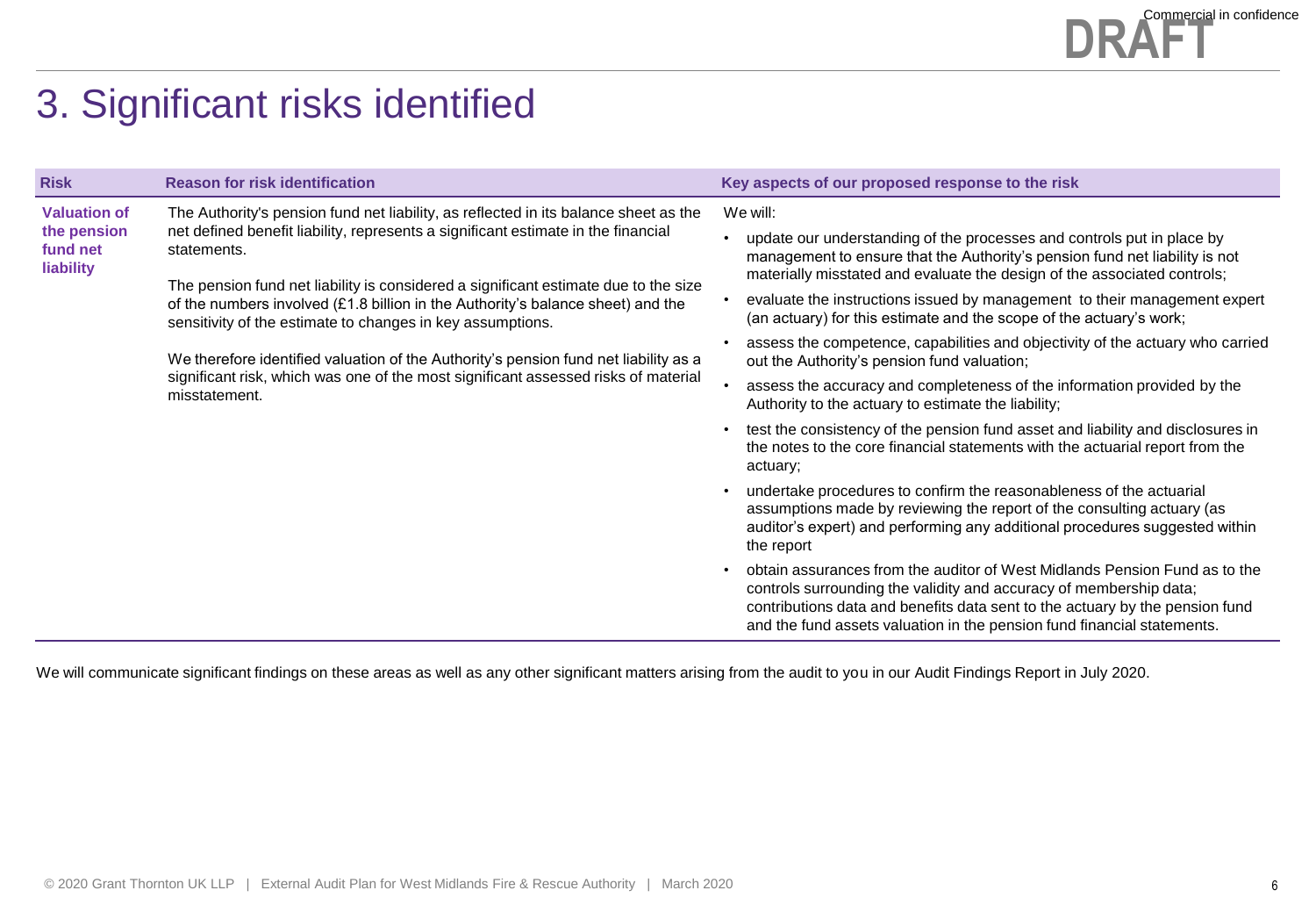### **DRAFT** Commercial in confidence

# 3. Significant risks identified

| <b>Valuation of</b><br>The Authority revalues its land and buildings on an annual basis to ensure that<br>We will:<br>land and<br>the carrying value is not materially different from the current value or fair value                                                                                                                                                                                                                                                                                                                                                                      | evaluate management's processes and assumptions for the calculation of the                                                                                                                                                                                                                                                                                                                                                                                                                                                                                                                                                                                                                                                                                                                                                               |
|--------------------------------------------------------------------------------------------------------------------------------------------------------------------------------------------------------------------------------------------------------------------------------------------------------------------------------------------------------------------------------------------------------------------------------------------------------------------------------------------------------------------------------------------------------------------------------------------|------------------------------------------------------------------------------------------------------------------------------------------------------------------------------------------------------------------------------------------------------------------------------------------------------------------------------------------------------------------------------------------------------------------------------------------------------------------------------------------------------------------------------------------------------------------------------------------------------------------------------------------------------------------------------------------------------------------------------------------------------------------------------------------------------------------------------------------|
| buildings<br>(for surplus assets) at the financial statements date. This valuation represents a<br>significant estimate by management in the financial statements due to the size<br>of the numbers involved (£131.2 million) and the sensitivity of this estimate to<br>changes in key assumptions.<br>out<br>Management have engaged the services of a valuer to estimate the current<br>value as at 31 March 2020.<br>We therefore identified valuation of land and buildings, as a significant risk,<br>which was one of the most significant assessed risks of material misstatement. | estimate, the instructions issued to the valuation experts and the scope of<br>their work<br>evaluate the competence, capabilities and objectivity of the valuation expert<br>write to the valuer to confirm the basis on which the valuations were carried<br>challenge the information and assumptions used by the valuer to assess<br>completeness and consistency with our understanding of the Authority's<br>valuer's report and the assumptions that underpin the valuation.<br>test, on a sample basis, revaluations made during the year to ensure they<br>have been input correctly into the Authority's asset register<br>evaluate the assumptions made by management for any assets not revalued<br>during the year and how management has satisfied themselves that these are<br>not materially different to current value. |

We will communicate significant findings on these areas as well as any other significant matters arising from the audit to you in our Audit Findings Report in July 2020.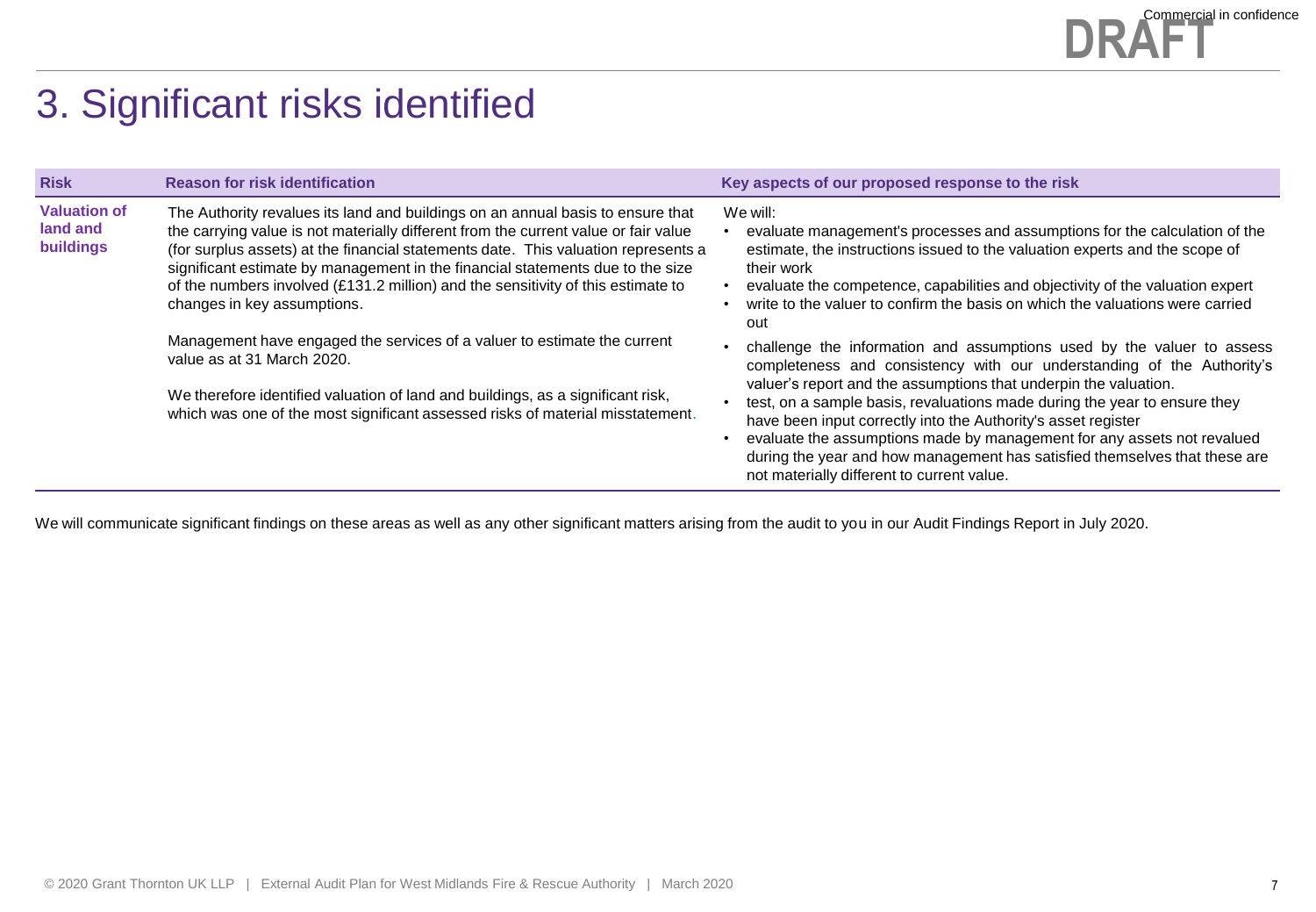

## 4. Other risks identified

| <b>Risk</b>                                                                                                                            | <b>Reason for risk identification</b>                                                                                                                                                                                                                                                                                                                                                                                                                                                                                                                                                                                                                                                                                                                                                                                                                                                                                                                                                                                                                                                       | Key aspects of our proposed response to the risk                                                                                                                                                                                                                                                                                                                                                                                                                          |
|----------------------------------------------------------------------------------------------------------------------------------------|---------------------------------------------------------------------------------------------------------------------------------------------------------------------------------------------------------------------------------------------------------------------------------------------------------------------------------------------------------------------------------------------------------------------------------------------------------------------------------------------------------------------------------------------------------------------------------------------------------------------------------------------------------------------------------------------------------------------------------------------------------------------------------------------------------------------------------------------------------------------------------------------------------------------------------------------------------------------------------------------------------------------------------------------------------------------------------------------|---------------------------------------------------------------------------------------------------------------------------------------------------------------------------------------------------------------------------------------------------------------------------------------------------------------------------------------------------------------------------------------------------------------------------------------------------------------------------|
| <b>International</b><br><b>Financial</b><br><b>Reporting</b><br><b>Standard (IFRS)</b><br>16 Leases $-$<br>(issued but not<br>adopted) | The public sector will implement this standard from 1 April 2020. It will replace<br>IAS 17 Leases, and the three interpretations that supported its application<br>(IFRIC 4, Determining whether an Arrangement contains a Lease, SIC-15,<br>Operating Leases - Incentives, and SIC-27 Evaluating the Substance of<br>Transactions Involving the Legal Form of a Lease). Under the new standard the<br>current distinction between operating and finance leases is removed for lessees<br>and, subject to certain exceptions, lessees will recognise all leases on their<br>balance sheet as a right of use asset and a liability to make the lease payments.<br>In accordance with IAS 8 and paragraph 3.3.4.3 of the Code disclosures of the<br>expected impact of IFRS 16 should be included in the Authority's 2019/20<br>financial statements. The Code adapts IFRS 16 and requires that the<br>subsequent measurement of the right of use asset where the underlying asset is<br>an item of property, plant and equipment is measured in accordance with<br>section 4.1 of the Code. | We will:<br>Evaluate the processes the Authority has adopted to assess the impact of<br>IFRS16 on its 2020/21 financial statements and whether the estimated impact<br>on assets, liabilities and reserves has been disclosed in the 2019/20 financial<br>statements.<br>Assess the completeness of the disclosures made by the Authority in its<br>2019/20 financial statements with reference to The Code and CIPFA/LASAAC<br><b>Local Authority Leasing Briefings.</b> |

We will communicate significant findings on these areas as well as any other significant matters arising from the audit to you in our Audit Findings Report in July 2020.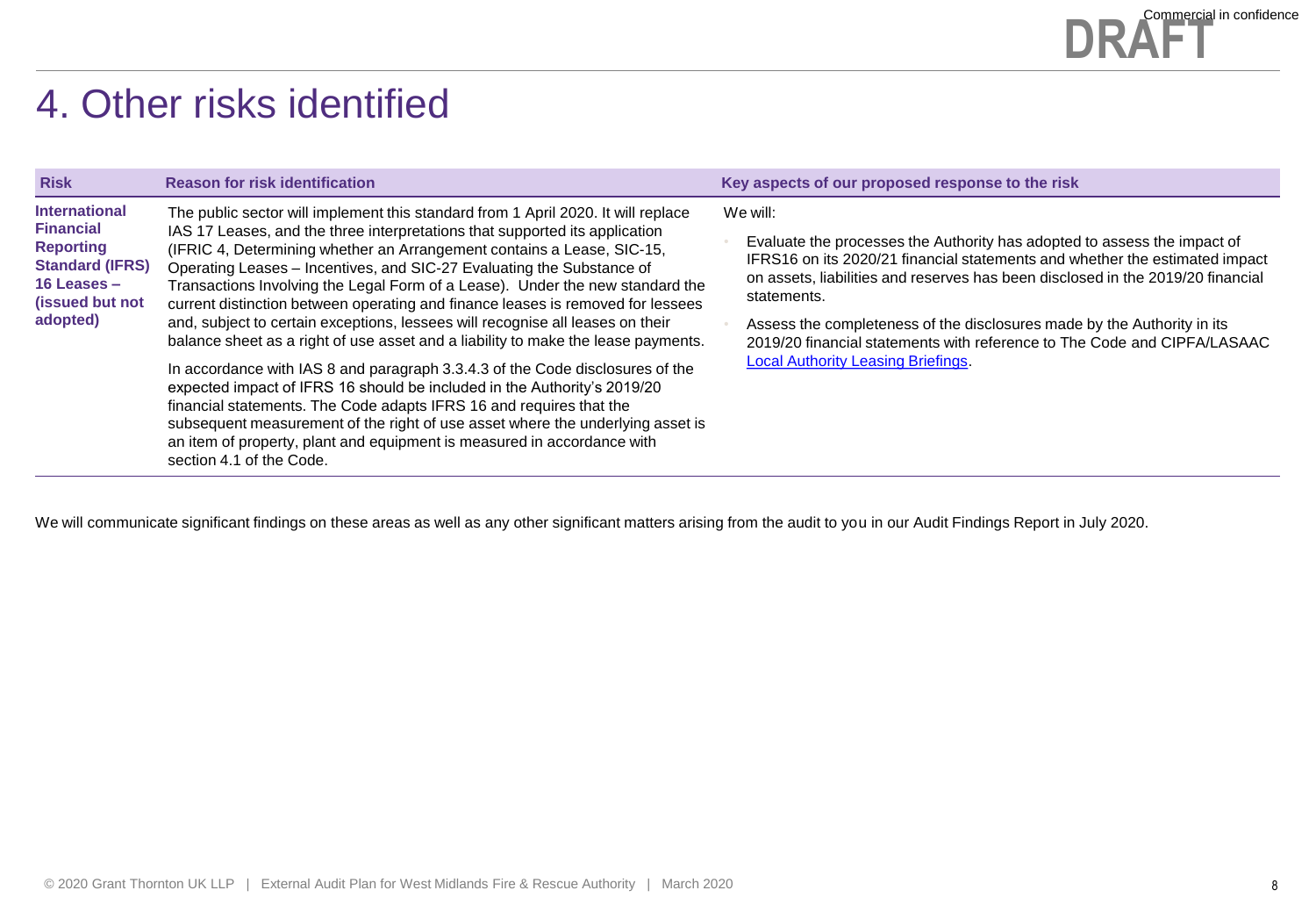

### 5. Other matters

#### **Other work**

In addition to our responsibilities under the Code of Practice, we have a number of other audit responsibilities, as follows:

- We read your Narrative Report and Annual Governance Statement to check that they are consistent with the financial statements on which we give an opinion and consistent with our knowledge of the Authority
- We carry out work to satisfy ourselves that disclosures made in your Annual Governance Statement are in line with the guidance issued by CIPFA
- We carry out work on your consolidation schedules for the Whole of Government Accounts process in accordance with NAO group audit instructions
- We consider our other duties under the Local Audit and Accountability Act 2014 (the Act) and the Code, as and when required, including:
	- Giving electors the opportunity to raise questions about your 2019/20 financial statements, consider and decide upon any objections received in relation to the 2019/20 financial statements
	- Issue of a report in the public interest or written recommendations to the Authority under section 24 of the Act, copied to the Secretary of State
	- Application to the court for a declaration that an item of account is contrary to law under Section 28 or for a judicial review under Section 31 of the Act or
	- Issuing an advisory notice under Section 29 of the Act.
- We certify completion of our audit.

#### **Other material balances and transactions**

Under International Standards on Auditing, "irrespective of the assessed risks of material misstatement, the auditor shall design and perform substantive procedures for each material class of transactions, account balance and disclosure". All other material balances and transaction streams will therefore be audited. However, the procedures will not be as extensive as the procedures adopted for the risks identified in this report.

#### **Going concern**

As auditors, we are required to "obtain sufficient appropriate audit evidence about the appropriateness of management's use of the going concern assumption in the preparation and presentation of the financial statements and to conclude whether there is a material uncertainty about the Authority's ability to continue as a going concern" (ISA (UK) 570). We will review management's assessment of the going concern assumption and material uncertainties, and evaluate the disclosures in the financial statements.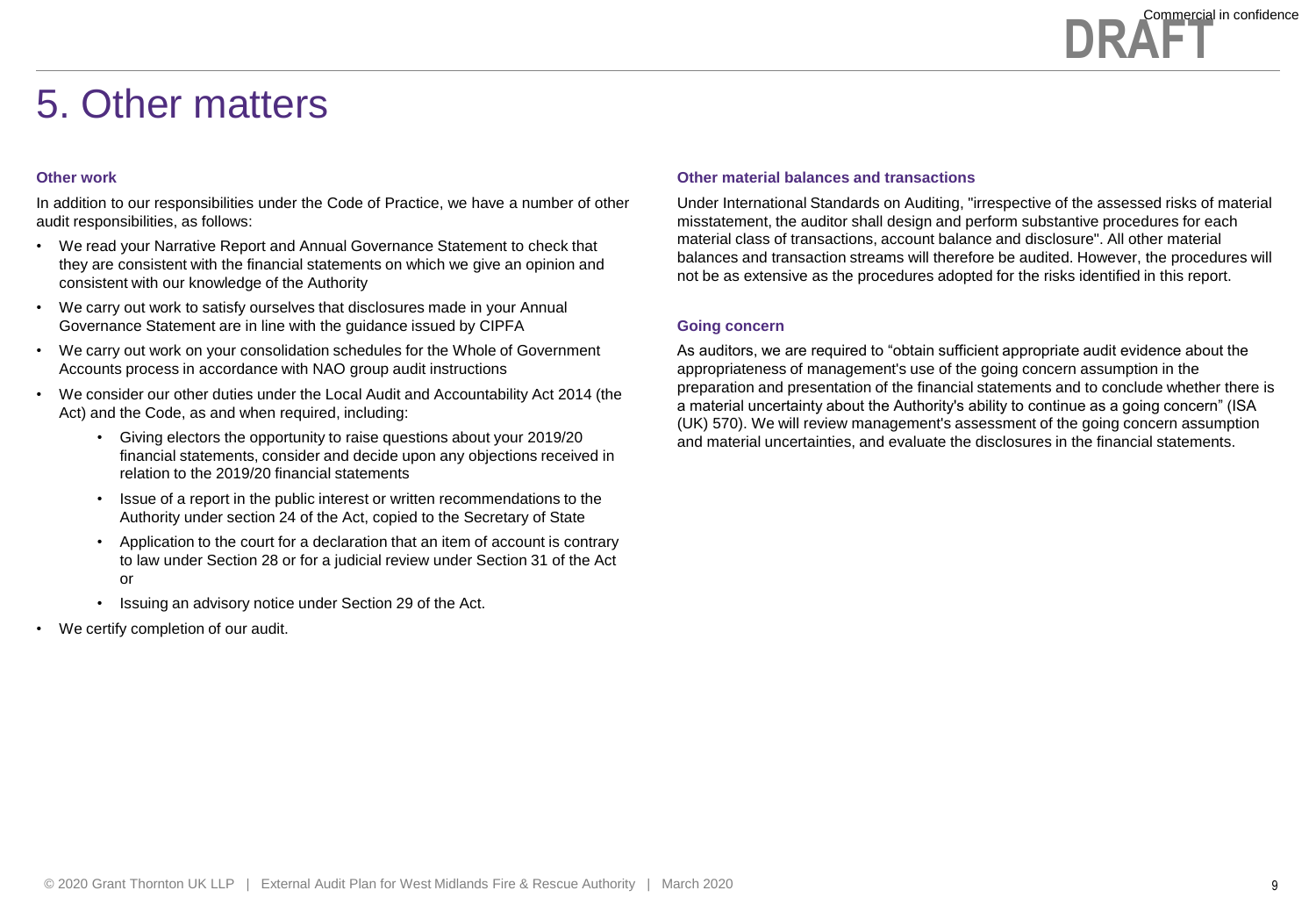

### 6. Materiality

#### **The concept of materiality**

The concept of materiality is fundamental to the preparation of the financial statements and the audit process and applies not only to the monetary misstatements but also to disclosure requirements and adherence to acceptable accounting practice and applicable law. Misstatements, including omissions, are considered to be material if they, individually or in the aggregate, could reasonably be expected to influence the economic decisions of users taken on the basis of the financial statements.

#### **Materiality for planning purposes**

We have determined financial statement materiality based on a proportion of the gross expenditure of the Authority for the financial year. In the prior year we used the same benchmark. Materiality at the planning stage of our audit is £2.40m (PY £2.49m), which equates to 2% of your prior year gross expenditure for the year, adjusted for the one off adjustment for McCloud. We design our procedures to detect errors in specific accounts at a lower level of precision which we have determined to be £25,000 for senior officer remuneration.

We reconsider planning materiality if, during the course of our audit engagement, we become aware of facts and circumstances that would have caused us to make a different determination of planning materiality.

#### **Matters we will report to the Audit & Risk Committee**

Whilst our audit procedures are designed to identify misstatements which are material to our opinion on the financial statements as a whole, we nevertheless report to the Audit and Risk Committee any unadjusted misstatements of lesser amounts to the extent that these are identified by our audit work. Under ISA 260 (UK) 'Communication with those charged with governance', we are obliged to report uncorrected omissions or misstatements other than those which are 'clearly trivial' to those charged with governance. ISA 260 (UK) defines 'clearly trivial' as matters that are clearly inconsequential, whether taken individually or in aggregate and whether judged by any quantitative or qualitative criteria. In the context of the Authority, we propose that an individual difference could normally be considered to be clearly trivial if it is less than £120k (PY £124k).

If management have corrected material misstatements identified during the course of the audit, we will consider whether those corrections should be communicated to the Audit & Risk Committee to assist it in fulfilling its governance responsibilities.



#### £2.40m

Authority financial statements materiality (PY: £2.49m)

£120k

Misstatements reported to the Audit & Risk **Committee** (PY: £124k)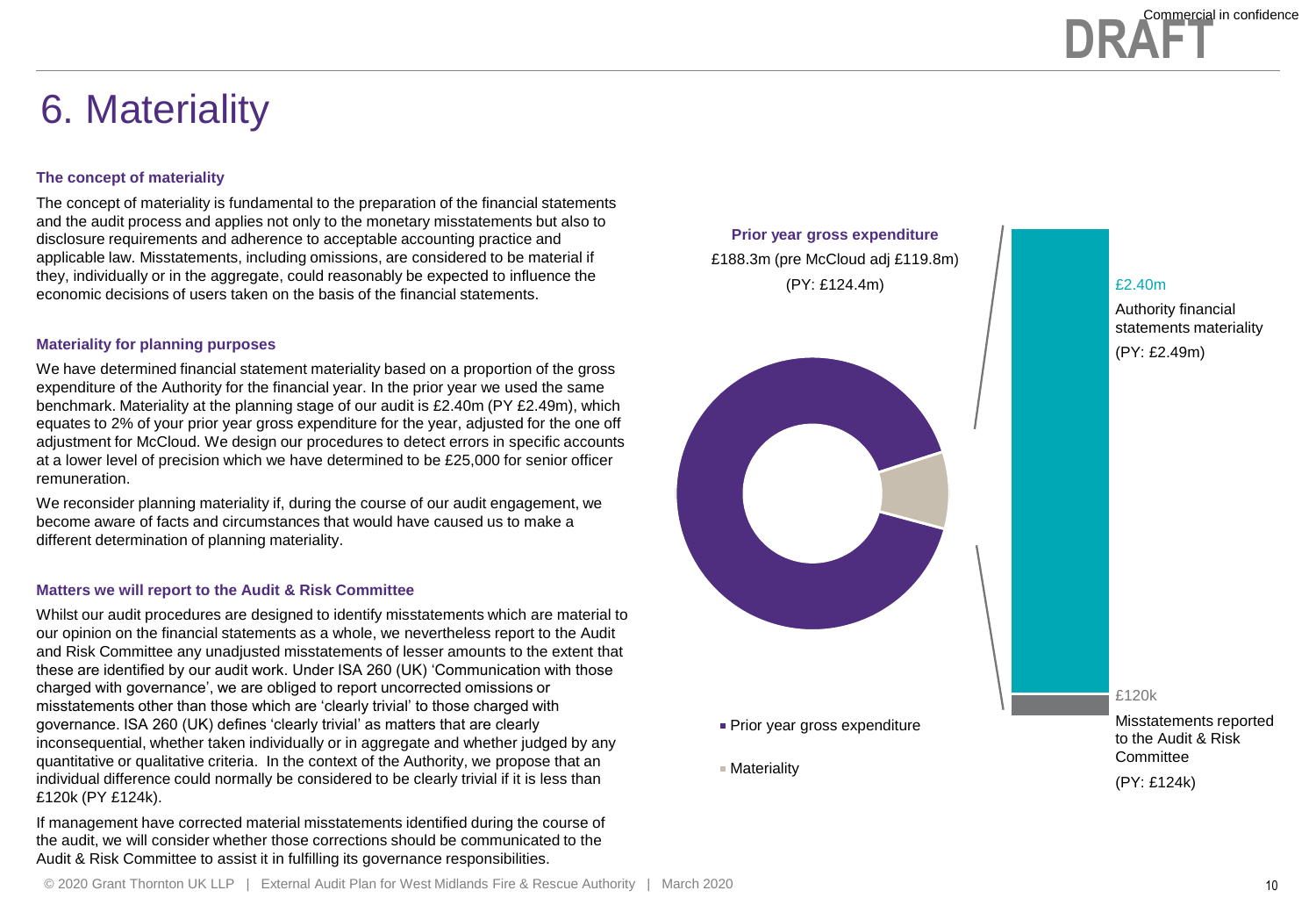## 7. Value for Money arrangements

#### **Background to our VFM approach**

The NAO issued its guidance for auditors on Value for Money work in November 2017. The guidance states that for Local Government bodies, auditors are required to give a conclusion on whether the Authority has proper arrangements in place to secure value for money.

The guidance identifies one single criterion for auditors to evaluate:

*"In all significant respects, the audited body takes properly informed decisions and deploys resources to achieve planned and sustainable outcomes for taxpayers and local people."*

This is supported by three sub-criteria, as set out below:



#### **Significant VFM risks**

**Financial Sustainability**

Those risks requiring audit consideration and procedures to address the likelihood that proper arrangements are not in place at the Authority to deliver value for money.

The Authority is forecasting that it will deliver a balanced position for 2019/20, broadly in line with its budget.

The 2020/21 settlement was positive for the Authority resulting in core funding being £2m higher than anticipated. The Authority has utilised the additional funding to:

• Reduce the scale of savings required from the ongoing flexible appliance availability process from a target saving of £3.8 million to £2.8 million;

• Defer the use of £0.750 million General Balances to balance the 2020-21 budget to use in future years; and

• Investing £0.250 million in digital services to enhance future operational capability

The forecast budget for 2021/22 and 2022/23 shows a balanced budget. However, given the number of issues that could have a significant impact on the Authority's budget position over the period of the medium term financial plan i.e. future Government funding allocations to the Fire Sector, the introduction and impact of the Fair Funding Review and the treatment of firefighter pension related issues, the need for and scale of budget savings required over the period of the medium term financial plan needs to be kept under review. The Authority has assumed a 2% core funding reduction in 2021/22 with a further 1% in 2022/23. However, until the outcome the issues above is known, detailed medium term forecasts cannot be made, given that a 1% change in funding gives a £0.5m impact on the Authority.

Given the financial uncertainty in future funding arrangements there is a residual VFM risk in respect of planning finances effectively to support the sustainable delivery of strategic priorities and maintain statutory functions. We will keep the Audit and Risk Committee updated with our assessment.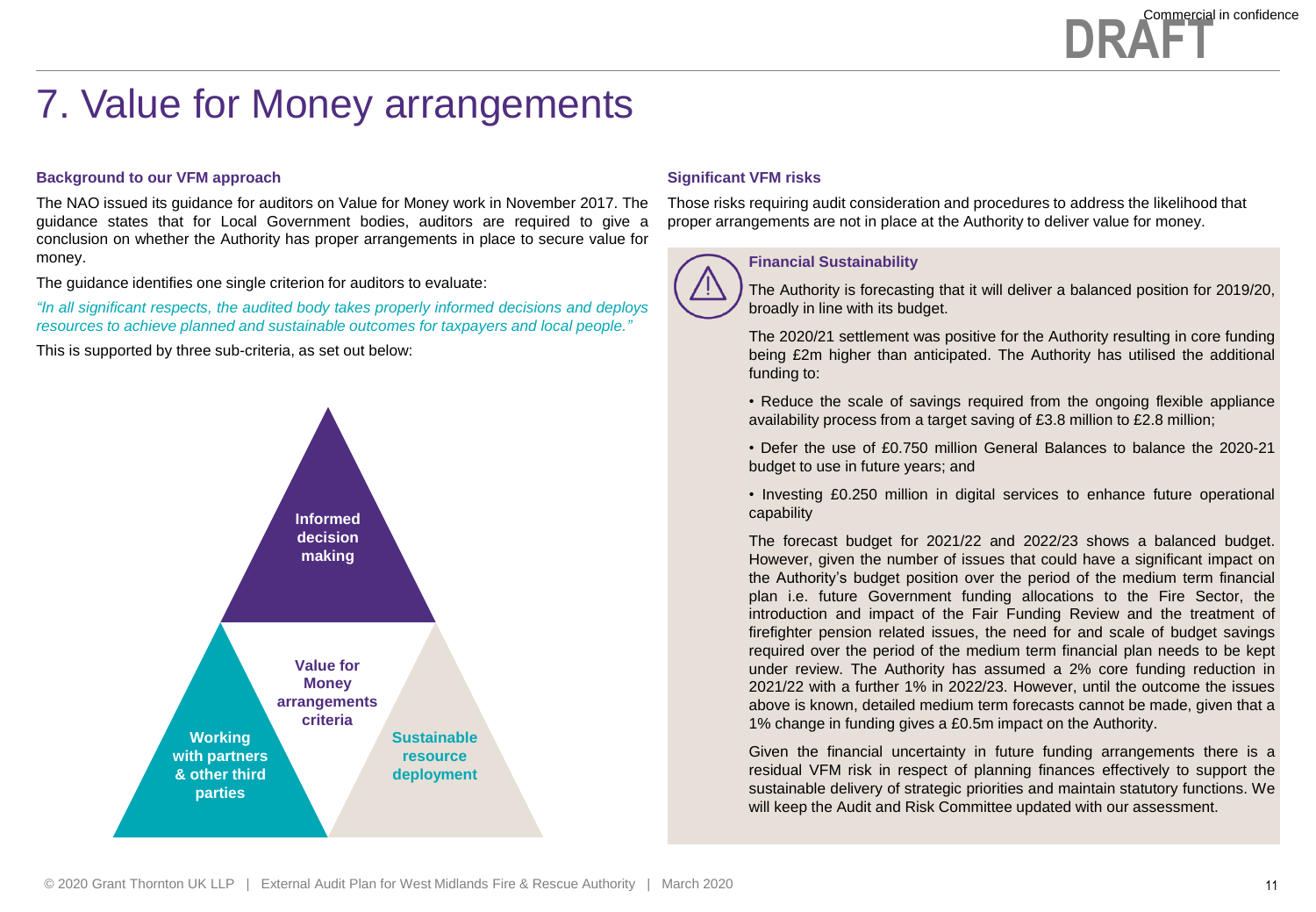### **DRAFT** Commercial in confidence

### 8. Audit logistics & team





#### **Richard Percival, Engagement Lead**

Richard's role will be lead to our relationship with you and be a key contact for the Chief Fire Officer, Treasurer and the Audit & Risk Committee. Richard will take overall responsibility for the delivery of a high quality audit, meeting the highest professional standards and adding value to the Authority as well as ensuring that Grant Thornton's full service offering is at your disposal.

#### **Javed Akhtar, Audit Manager**

Javed's role will be to manage the delivery of a high quality audit, meeting the highest professional standards and adding value to the Authority.

#### **Kiran Hussain, Assistant Manager**

Kiran's role will be the day to day contact for the Authority's finance staff, will take responsibility for ensuring there is effective communication and understanding by finance of audit arrangements. Kiran will focus on the on the technical matters raised by you throughout the audit.

#### **Client responsibilities**

Where clients do not deliver to the timetable agreed, we need to ensure that this does not impact on audit quality or absorb a disproportionate amount of time, thereby disadvantaging other clients. Where the elapsed time to complete an audit exceeds that agreed due to a client not meeting its obligations we will not be able to maintain a team on site. Similarly, where additional resources are needed to complete the audit due to a client not meeting their obligations we are not able to guarantee the delivery of the audit to the agreed timescales. In addition, delayed audits will incur additional audit fees.

#### **Our requirements**

To minimise the risk of a delayed audit, you need to ensure that you:

- produce draft financial statements of good quality by the deadline you have agreed with us, including all notes, the narrative report and the Annual Governance Statement
- ensure that good quality working papers are available at the start of the audit, in accordance with the working paper requirements schedule that we have shared with you
- ensure that the agreed data reports are available to us at the start of the audit and are reconciled to the values in the accounts, in order to facilitate our selection of samples
- ensure that all appropriate staff are available on site throughout (or as otherwise agreed) the planned period of the audit
- respond promptly and adequately to audit queries.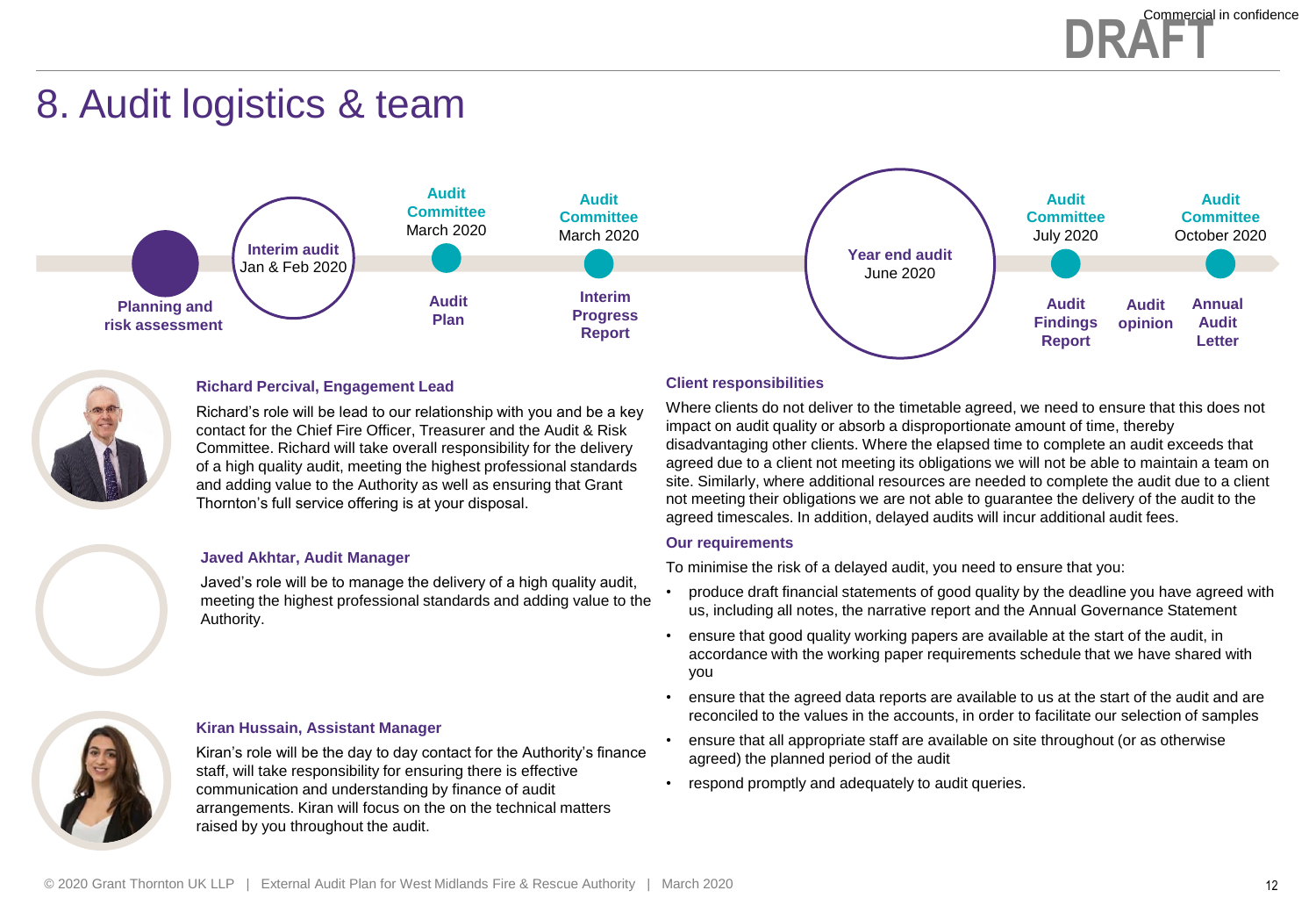### 9. Audit fees

#### **Planned audit fees 2019/20**

.

Across all sectors and firms, the FRC has set out its expectation of improved financial reporting from organisations and the need for auditors to demonstrate increased scepticism and challenge and to undertake additional and more robust testing. Within the public sector, where the FRC has recently assumed responsibility for the inspection of local government audit, the regulator requires that all audits achieve a 2A (few improvements needed) rating.

Our work across the sector in 2018/19 has highlighted areas where local government financial reporting, in particular, property, plant and equipment and pensions, needs to be improved. We have also identified an increase in the complexity of local government financial transactions. Combined with the FRC requirement that 100% of audits achieve a 2A rating this means that additional audit work is required. We have set out below the expected impact on our audit fee. The table overleaf provides more details about the areas where we will be undertaking further testing.

As a firm, we are absolutely committed to meeting the expectations of the FRC with regard to audit quality and local government financial reporting. Our proposed work and fee at the planning stage, as set out below and with further analysis overleaf, has been agreed with the Strategic Enabler of Finance and Resources and is subject to PSAA agreement.

|                                  | <b>Actual Fee 2017/18</b> | <b>Actual Fee 2018/19</b> | Proposed fee 2019/20 |
|----------------------------------|---------------------------|---------------------------|----------------------|
| Total audit fees (excluding VAT) | £38,636                   | £33,750                   | £35,500              |

#### **Assumptions:**

In setting the above fees, we have assumed that the Authority will:

- prepare a good quality set of accounts, supported by comprehensive and well-presented working papers which are ready at the start of the audit

- provide appropriate analysis, support and evidence to support all critical judgements and significant judgements made during the course of preparing the financial statements
- provide early notice of proposed complex or unusual transactions which could have a material impact on the financial statements.

#### **Relevant professional standards:**

In preparing our fee estimate, we have had regard to all relevant professional standards, including paragraphs 4.1 and 4.2 of the FRC's [Ethical Standard](https://www.frc.org.uk/getattachment/0bd6ee4e-075c-4b55-a4ad-b8e5037b56c6/Revised-Ethical-Standard-2016-UK.pdf) which stipulate that the Engagement Lead (Key Audit Partner) must set a fee sufficient to enable the resourcing of the audit with staff of appropriate skills, time and abilities to deliver an audit to the required professional standard.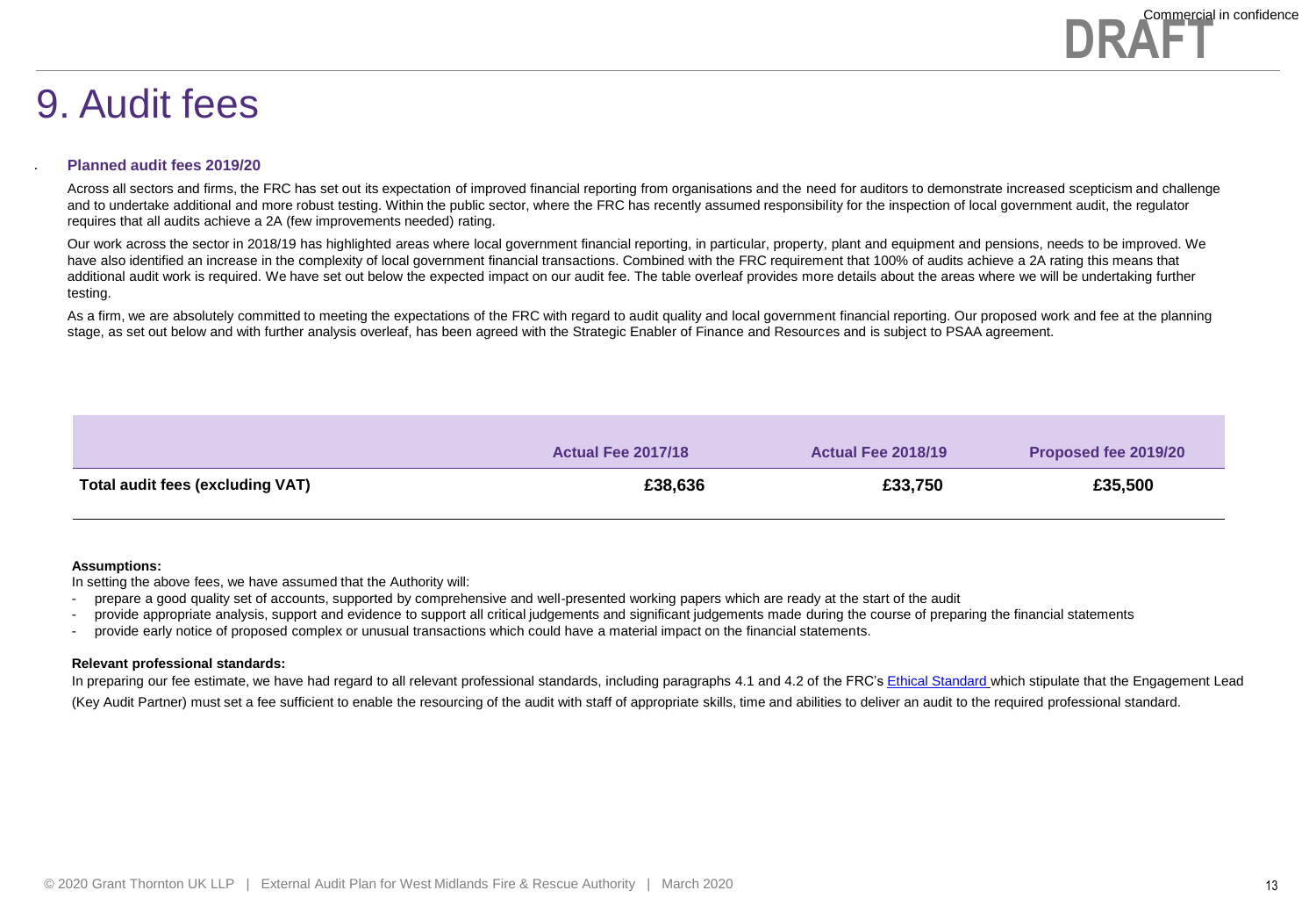### 10. Audit fee variations – Further analysis

#### **Planned audit fees**

The table below shows the planned variations to the original scale fee for 2019/20 based on our best estimate at the audit planning stage. . Further issues identified during the course of the audit may incur additional fees. In agreement with PSAA (where applicable) we will be seeking approval to secure these additional fees for the remainder of the contract via a formal rebasing of your scale fee to reflect the increased level of audit work required to enable us to discharge our responsibilities. Should any further issues arise during the course of the audit that necessitate further audit work additional fees will be incurred, subject to PSAA approval.

| <b>Audit area</b>                                                                                                 | £      | <b>Rationale for fee variation</b>                                                                                                                                                                                                                                                                                                                                                                                                                                                                                                                                                      |
|-------------------------------------------------------------------------------------------------------------------|--------|-----------------------------------------------------------------------------------------------------------------------------------------------------------------------------------------------------------------------------------------------------------------------------------------------------------------------------------------------------------------------------------------------------------------------------------------------------------------------------------------------------------------------------------------------------------------------------------------|
| <b>Scale fee</b>                                                                                                  | 29,750 |                                                                                                                                                                                                                                                                                                                                                                                                                                                                                                                                                                                         |
| <b>Raising the bar</b>                                                                                            | 1.500  | The Financial Reporting Council (FRC) has highlighted that the quality of work by all audit firms needs to improve<br>across local audit. This will require additional supervision and leadership, as well as additional challenge and<br>scepticism in areas such as journals, estimates, financial resilience and information provided by the entity.                                                                                                                                                                                                                                 |
| Pensions - valuation of<br>net pension liabilities<br>under International<br><b>Auditing Standard (IAS)</b><br>19 | 1.750  | The Financial Reporting Council (FRC) has highlighted that the quality of work by all audit firms in respect of IAS 19<br>needs to improve across local government audits. Accordingly, we plan to increase the level of scope and coverage of<br>our work in respect of IAS 19 this year to reflect the expectations of the FRC and ensure we issue a safe audit<br>opinion.                                                                                                                                                                                                           |
|                                                                                                                   |        | Specifically, we have increased the granularity, depth and scope of coverage, with increased levels of sampling,<br>additional levels of challenge and explanation sought, and heightened levels of documentation and reporting.                                                                                                                                                                                                                                                                                                                                                        |
| <b>PPE Valuation - work of</b><br>experts                                                                         | 1.750  | As above, the FRC has also determined that auditors need to improve the quality of audit challenge on PPE<br>valuations across the sector. We have therefore increased the volume and scope of our audit work to ensure an<br>adequate level of audit scrutiny and challenge over the assumptions that underpin PPE valuations.                                                                                                                                                                                                                                                         |
| <b>New Standards</b>                                                                                              | 750    | You are required to respond effectively to new accounting standards and we must ensure our audit work in these<br>new areas is robust. This year we will both be responding to the introduction of IFRS16. IFRS16 requires a leased<br>asset, previously accounted for as an operating lease off balance sheet, to be recognised as a 'right of use' asset<br>with a corresponding liability on the balance sheet from 1 April 2020. There is a requirement, under IAS8, to disclose<br>the expected impact of this change in accounting treatment in the 2019/20 financial statements. |
|                                                                                                                   |        | We know the Council has appreciated our responsiveness in the past and we would wish to continue to be able to do<br>this in the future.                                                                                                                                                                                                                                                                                                                                                                                                                                                |
| <b>Revised scale fee (to be</b><br>approved by PSAA)                                                              | 35,500 |                                                                                                                                                                                                                                                                                                                                                                                                                                                                                                                                                                                         |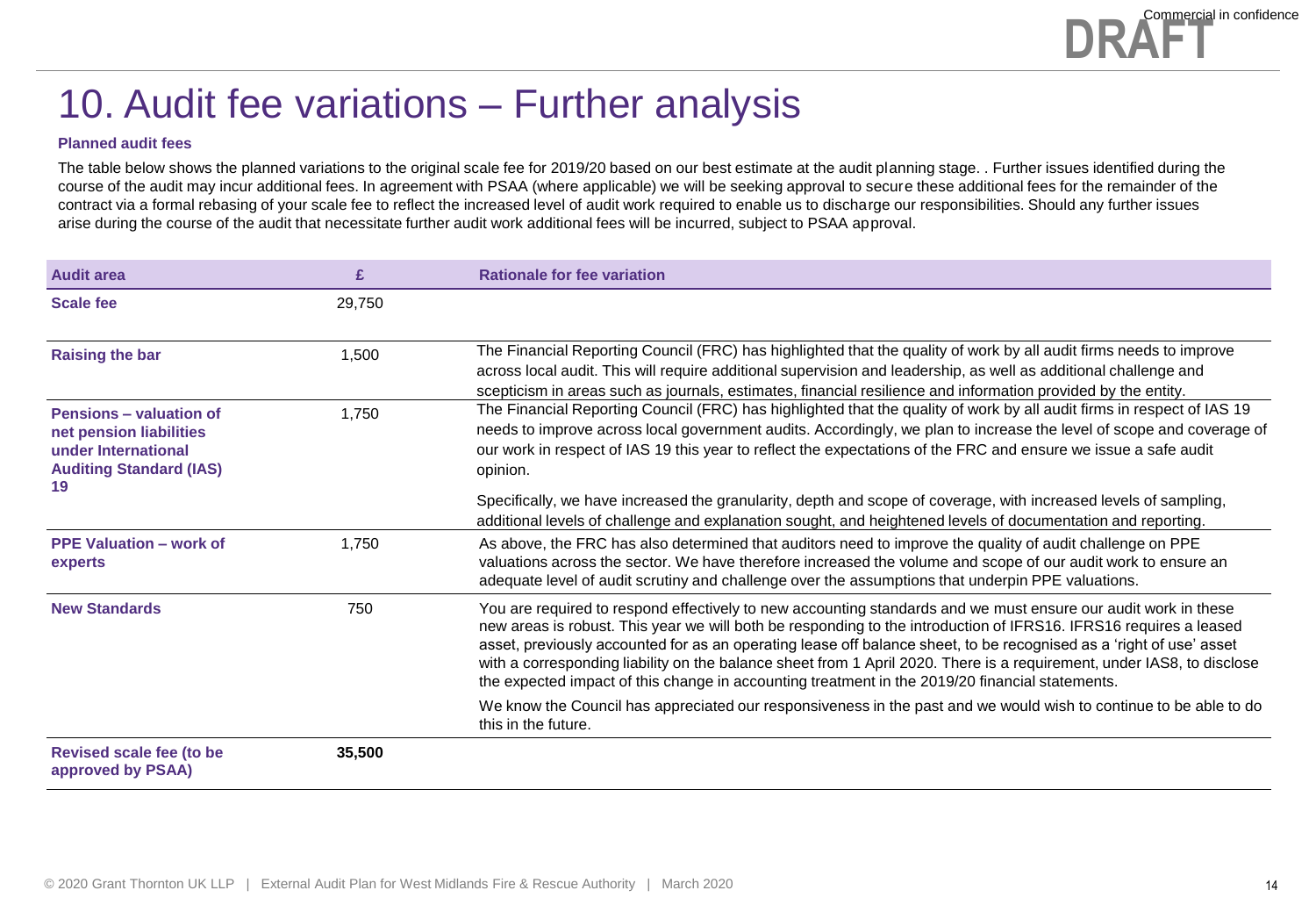

### 11. Independence & non-audit services

#### **Auditor independence**

Ethical Standards and ISA (UK) 260 require us to give you timely disclosure of all significant facts and matters that may bear upon the integrity, objectivity and independence of the firm or covered persons relating to our independence. We encourage you to contact us to discuss these or any other independence issues with us. We will also discuss with you if we make additional significant judgements surrounding independence matters.

We confirm that there are no significant facts or matters that impact on our independence as auditors that we are required or wish to draw to your attention. We have complied with the Financial Reporting Council's Ethical Standard and we as a firm, and each covered person, confirm that we are independent and are able to express an objective opinion on the financial statements.

We confirm that we have implemented policies and procedures to meet the requirements of the Financial Reporting Council's Ethical Standard and we as a firm, and each covered person, confirm that we are independent and are able to express an objective opinion on the financial statements. Further, we have complied with the requirements of the National Audit Office's Auditor Guidance Note 01 issued in December 2017 and PSAA's Terms of Appointment which set out supplementary guidance on ethical requirements for auditors of local public bodies.

#### **Other services provided by Grant Thornton**

For the purposes of our audit we have made enquiries of all Grant Thornton UK LLP teams providing services to the Authority. No other services were identified.

The firm is committed to improving our audit quality – please see our transparency report - [https://www.grantthornton.co.uk/globalassets/1.-member-firms/united-kingdom/pdf/annual](https://www.grantthornton.co.uk/globalassets/1.-member-firms/united-kingdom/pdf/annual-reports/interim-transparency-report-2019.pdf)reports/interim-transparency-report-2019.pdf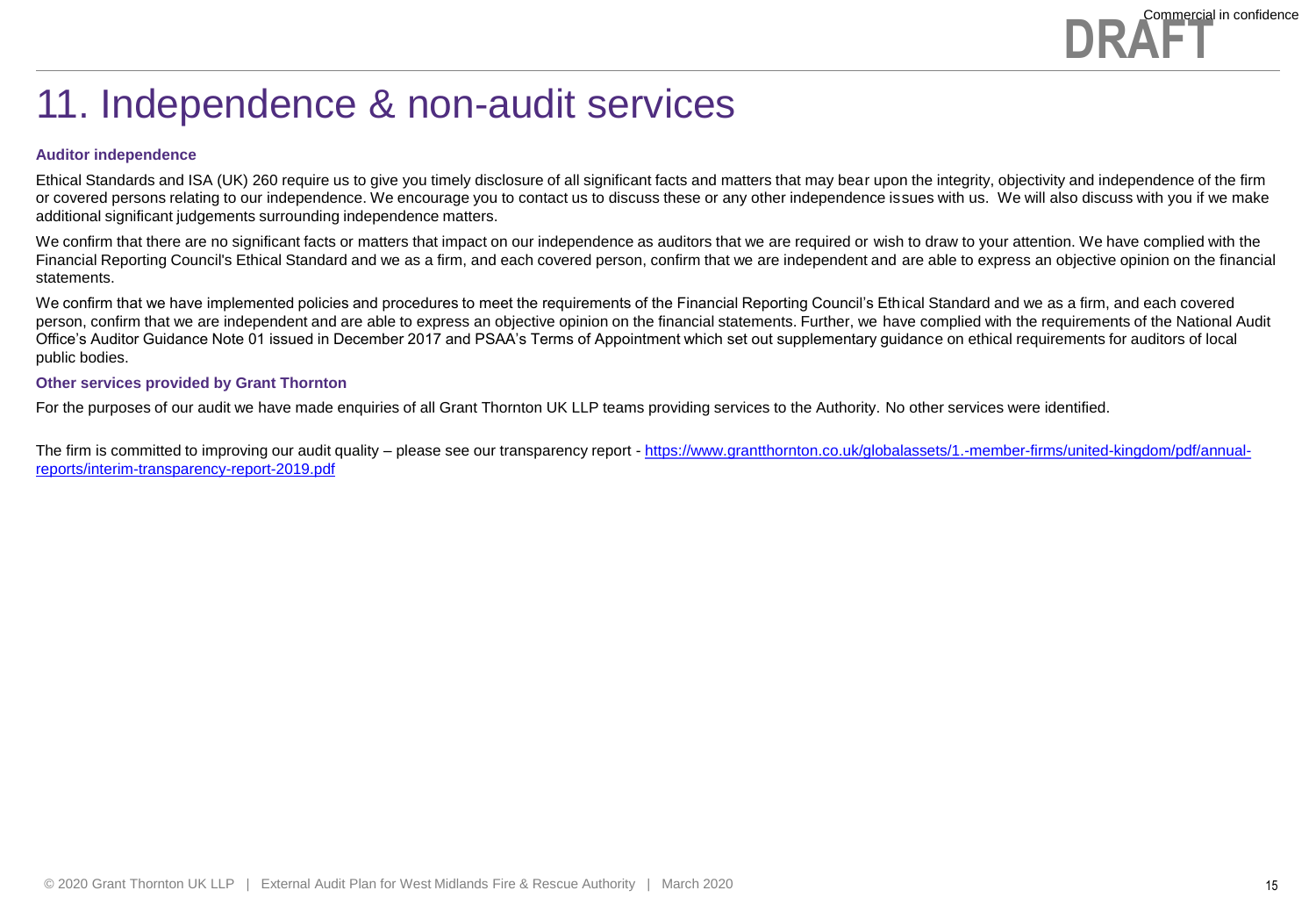

### Appendices

**A. Audit Quality – national context**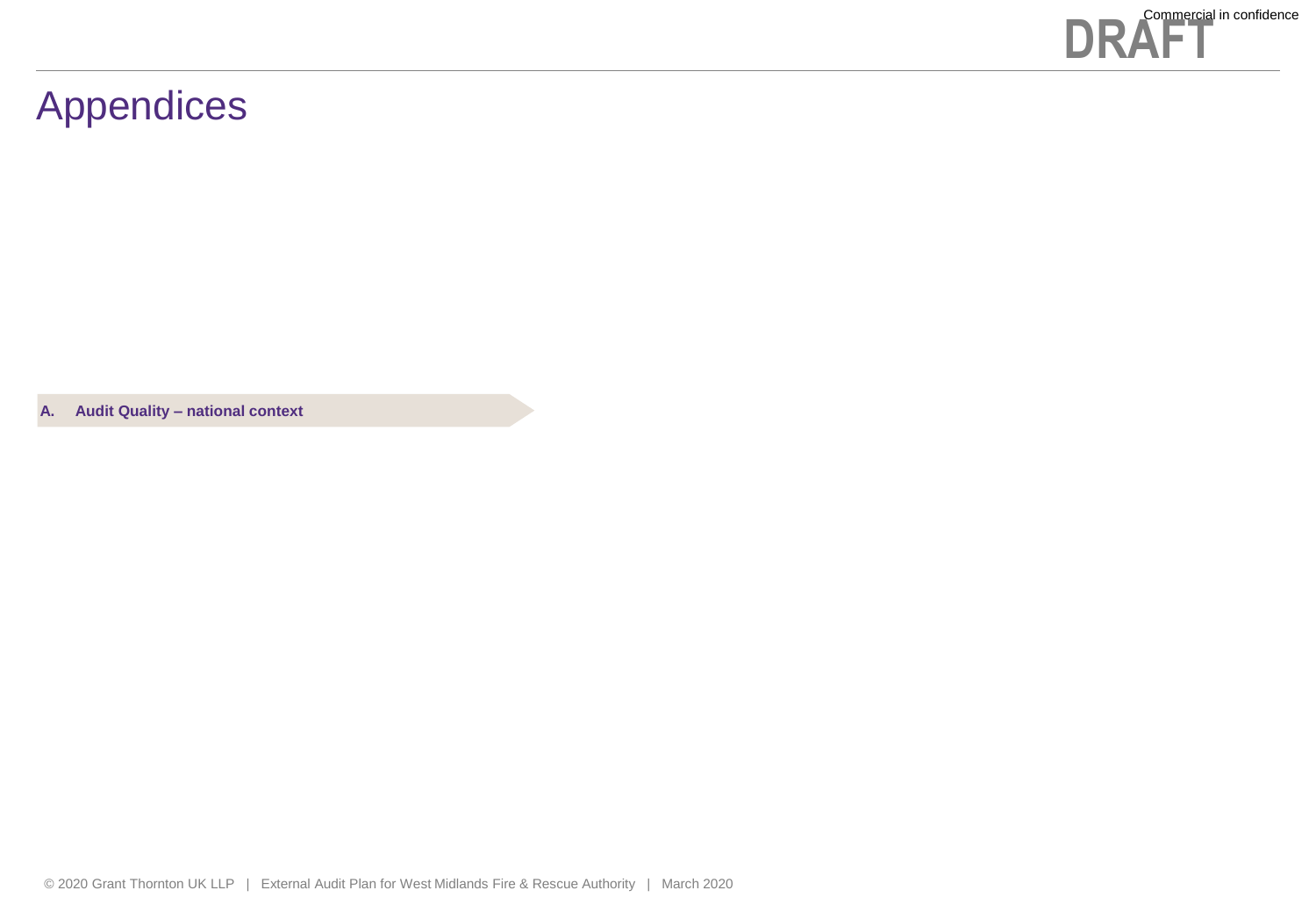### **Appendix A: Audit Quality – national context**

#### **What has the FRC said about Audit Quality?**

The Financial Reporting Council (FRC) publishes an annual Quality Inspection of our firm, alongside our competitors. The Annual Quality Review (AQR) monitors the quality of UK Public Interest Entity audits to promote continuous improvement in audit quality.

All of the major audit firms are subject to an annual review process in which the FRC inspects a small sample of audits performed from each of the firms to see if they fully conform to required standards.

The most recent report, published in July 2019, shows that the results of commercial audits taken across all the firms have worsened this year. The FRC has identified the need for auditors to:

- improve the extent and rigour of challenge of management in areas of judgement
- improve the consistency of audit teams' application of professional scepticism
- strengthen the effectiveness of the audit of revenue
- improve the audit of going concern
- improve the audit of the completeness and evaluation of prior year adjustments.

The FRC has also set all firms the target of achieving a grading of '2a' (limited improvements required) or better on all FTSE 350 audits. We have set ourselves the same target for public sector audits from 2019/20.

#### **Other sector wide reviews**

Alongside the FRC, other key stakeholders including the Department for Business, energy and Industrial Strategy (BEIS) have expressed concern about the quality of audit work and the need for improvement. A number of key reviews into the profession have been undertaken or are in progress. These include the review by Sir John Kingman of the Financial Reporting Council (Dec 2018), the review by the Competition and Markets authority of competition within the audit market, the ongoing review by Sir Donald Brydon of external audit, and specifically for public services, the Review by Sir Tony Redmond of local authority financial reporting and external audit. As a firm, we are contributing to all these reviews and keen to be at the forefront of developments and improvements in public audit.

#### **What are we doing to address FRC findings?**

In response to the FRC's findings, the firm is responding vigorously and with purpose. As part of our Audit Investment Programme (AIP), we are establishing a new Quality Board, commissioning an independent review of our audit function, and strengthening our senior leadership at the highest levels of the firm, for example through the appointment of Fiona Baldwin as Head of Audit. We are confident these investments will make a real difference.

We have also undertaken a root cause analysis and put in place processes to address the issues raised by the FRC. We have already implemented new training material that will reinforce the need for our engagement teams to challenge management and demonstrate how they have applied professional scepticism as part of the audit. Further guidance on auditing areas such as revenue has also been disseminated to all audit teams and we will continue to evolve our training and review processes on an ongoing basis.

#### **What will be different in this audit?**

We will continue working collaboratively with you to deliver the audit to the agreed timetable whilst improving our audit quality. In achieving this you may see, for example, an increased expectation for management to develop properly articulated papers for any new accounting standard, or unusual or complex transactions. In addition, you should expect engagement teams to exercise even greater challenge management in areas that are complex, significant or highly judgmental which may be the case for accounting estimates, going concern, related parties and similar areas. As a result you may find the audit process even more challenging than previous audits. These changes will give the audit committee – which has overall responsibility for governance - and senior management greater confidence that we have delivered a high quality audit and that the financial statements are not materially misstated. Even greater challenge of management will also enable us to provide greater insights into the quality of your finance function and internal control environment and provide those charged with governance confidence that a material misstatement due to fraud will have been detected.

We will still plan for a smooth audit and ensure this is completed to the timetable agreed. However, there may be instances where we may require additional time for both the audit work to be completed to the standard required and to ensure management have appropriate time to consider any matters raised. This may require us to agree with you a delay in signing the announcement and financial statements. To minimise this risk, we will keep you informed of progress and risks to the timetable as the audit progresses.

We are absolutely committed to delivering audit of the highest quality and we should be happy to provide further detail about our improvement plans should you require it.